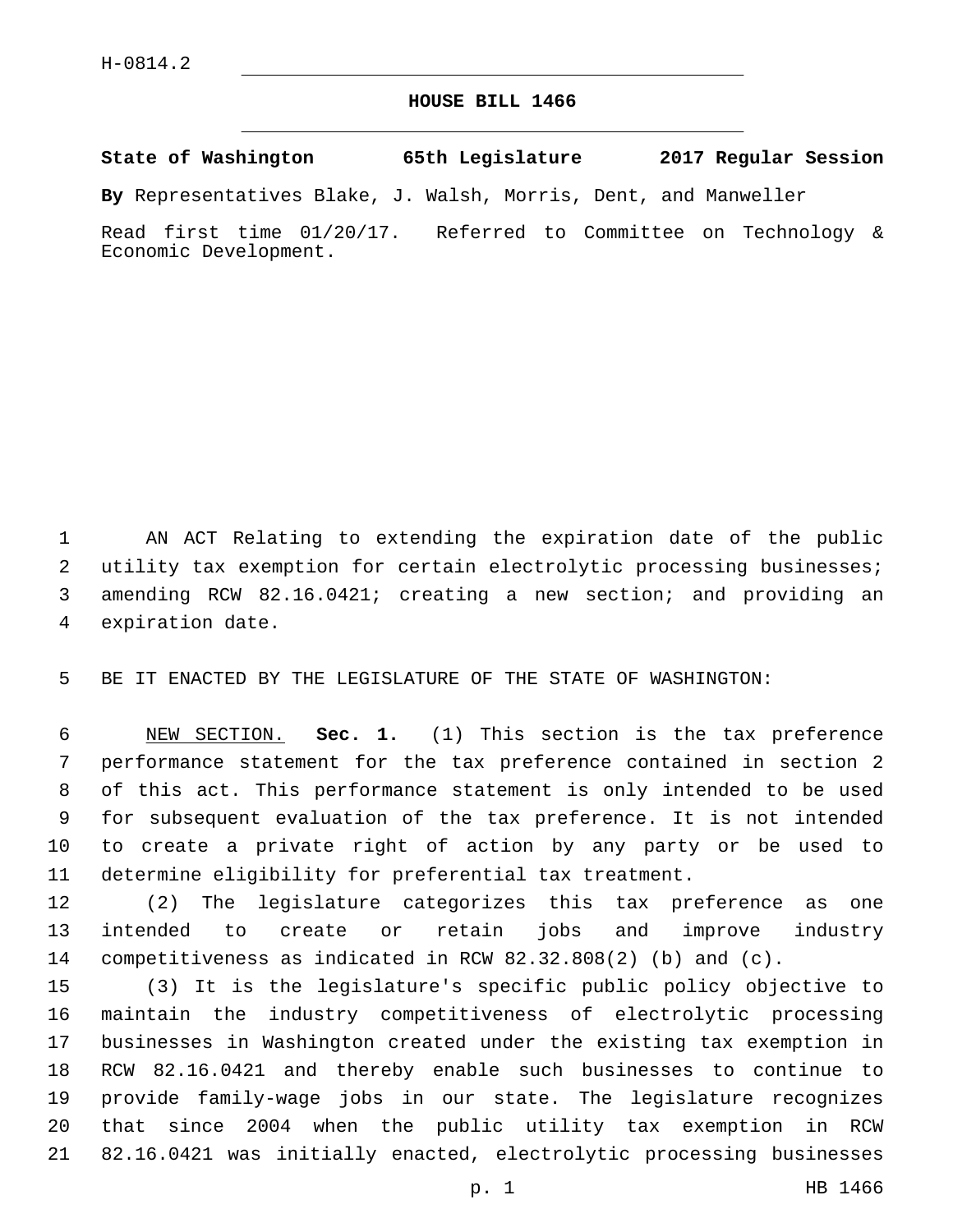receiving the exemption have demonstrated the ability to successfully apply their tax savings towards maintaining competitiveness, while still providing family-wage jobs. Therefore, it is the legislature's intent to extend the expiration date of the existing public utility tax exemption under RCW 82.16.0421 for chlor-alkali electrolytic processing businesses and sodium chlorate electrolytic processing 7 businesses in order to:

 (a) Maintain industry competitiveness for such electrolytic processing businesses, who rely on electricity as a primary manufacturing input, in Washington by recognizing uncertain electric energy costs and offsetting tax advantages available to competing 12 firms outside of Washington; and

 (b) Retain existing family-wage jobs in Washington by enabling electrolytic processing businesses to maintain production of chlor- alkali and sodium chlorate at a level that preserves at least seventy-five percent of the jobs that were on the payroll of electrolytic processing businesses as of the date that the tax exemption was initially put in place, January 1, 2004.

 (4) To measure the effectiveness of the tax preference provided in section 2 of this act in achieving the specific public policy objective described in subsection (3) of this section, the joint legislative audit and review committee must review the impact of the tax preference on maintaining jobs in electrolytic processing businesses in Washington. If the joint legislative audit and review committee finds, as a result of the new tax preference in section 2 of this act, that jobs in chlor-alkali electrolytic processing businesses and sodium chlorate electrolytic processing businesses have been preserved at a level of at least seventy-five percent of the jobs that were on the payroll of such electrolytic processing businesses as of January 1, 2004, the legislature intends to extend the expiration date of the tax exemption in RCW 82.16.0421. If the joint legislative audit and review committee finds that the number of such electrolytic processing business jobs in Washington has been maintained at less than 2004 levels, then the joint legislative audit and review committee must make recommendations on how the tax preference can be improved to accomplish that legislative objective.

 (5) In order to obtain the data necessary to perform the review in subsection (4) of this act, the joint legislative audit and review committee may refer to data provided to the department of revenue pursuant to annual reporting requirements under RCW 82.32.534.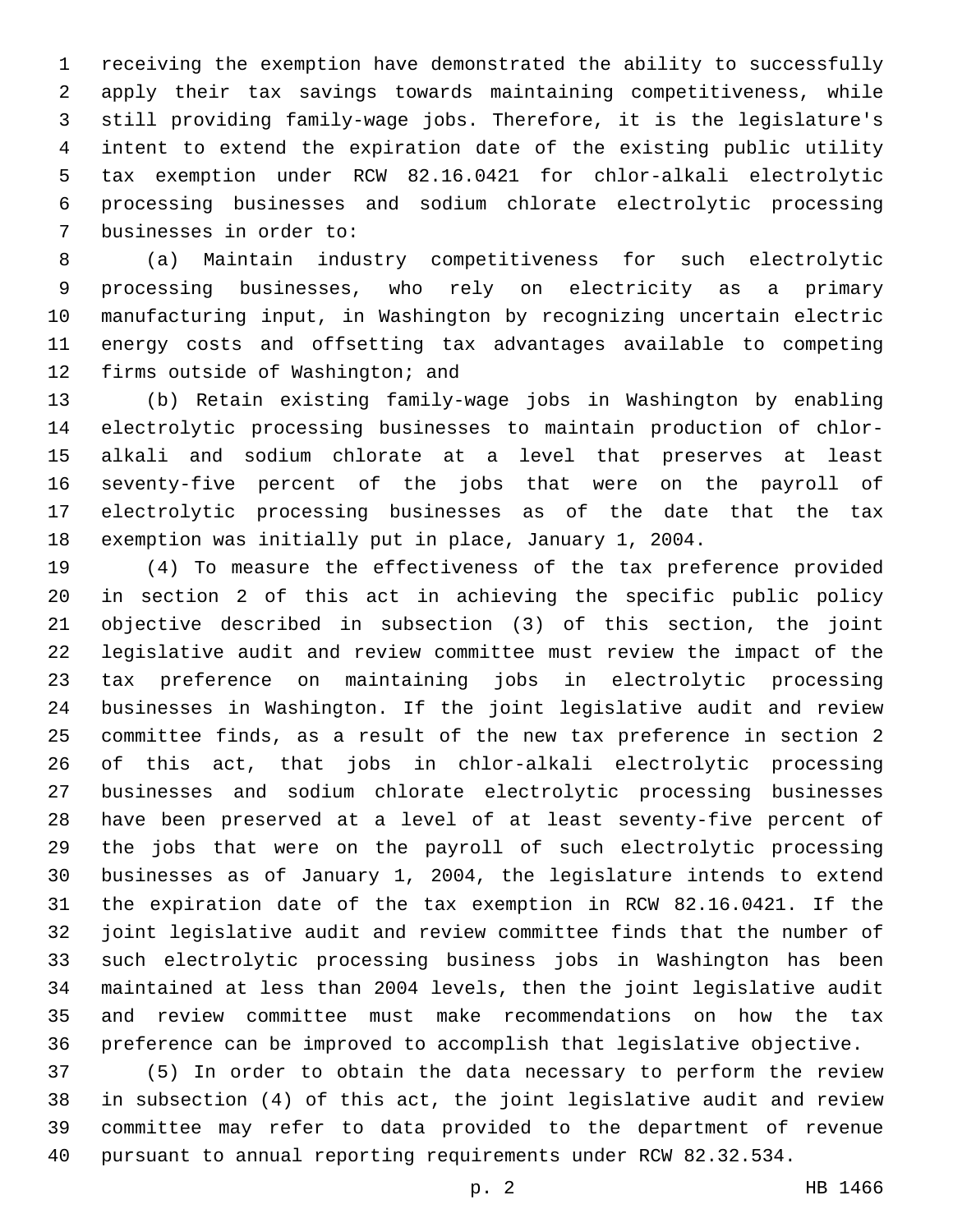**Sec. 2.** RCW 82.16.0421 and 2010 c 114 s 133 are each amended to 2 read as follows:

3 (1) ((For the purposes of this section:)) The definitions in this subsection apply throughout this section unless the context clearly requires otherwise.

 (a) "Chlor-alkali electrolytic processing business" means a person who is engaged in a business that uses more than ten average megawatts of electricity per month in a chlor-alkali electrolytic process to split the electrochemical bonds of sodium chloride and water to make chlorine and sodium hydroxide. A "chlor-alkali electrolytic processing business" does not include direct service industrial customers or their subsidiaries that contract for the purchase of power from the Bonneville power administration as of June 14 10, 2004.

 (b) "Sodium chlorate electrolytic processing business" means a person who is engaged in a business that uses more than ten average megawatts of electricity per month in a sodium chlorate electrolytic process to split the electrochemical bonds of sodium chloride and water to make sodium chlorate and hydrogen. A "sodium chlorate electrolytic processing business" does not include direct service industrial customers or their subsidiaries that contract for the purchase of power from the Bonneville power administration as of June 23 10, 2004.

 (2) Effective July 1, 2004, the tax levied under this chapter does not apply to sales of electricity made by a light and power business to a chlor-alkali electrolytic processing business or a sodium chlorate electrolytic processing business for the electrolytic process if the contract for sale of electricity to the business 29 contains the following terms:

 (a) The electricity to be used in the electrolytic process is separately metered from the electricity used for general operations 32 of the business;

 (b) The price charged for the electricity used in the electrolytic process will be reduced by an amount equal to the tax exemption available to the light and power business under this 36 section; and

 (c) Disallowance of all or part of the exemption under this section is a breach of contract and the damages to be paid by the chlor-alkali electrolytic processing business or the sodium chlorate